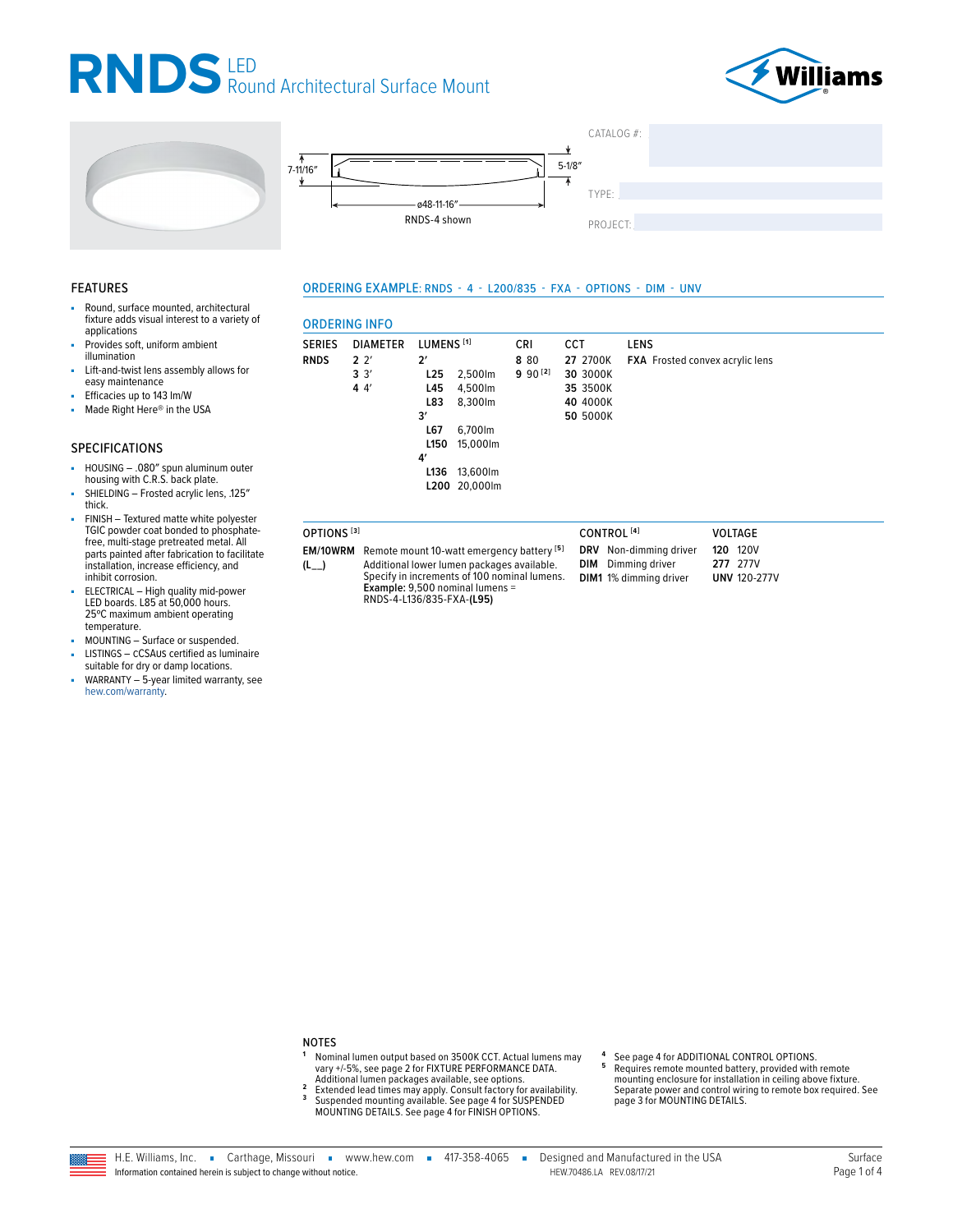# RNDS<sup>LED</sup> Round Architectural Surface Mount

#### <span id="page-1-0"></span>FIXTURE PERFORMANCE DATA

|              | <b>LED PACKAGE</b> | <b>DELIVERED LUMENS</b> | <b>WATTAGE</b> | <b>EFFICACY (Im/W)</b> |
|--------------|--------------------|-------------------------|----------------|------------------------|
|              | L25                | 2528                    | 24.3           | 104.1                  |
| $2^{\prime}$ | L45                | 4530                    | 45.7           | 99.2                   |
|              | L83                | 8195                    | 85.0           | 96.4                   |
|              | L67                | 6717                    | 57.9           | 115.9                  |
| 3'           | L <sub>150</sub>   | 15019                   | 136.3          | 110.9                  |
|              | L136               | 13649                   | 95.4           | 143.0                  |
| 4'           | L200               | 20070                   | 147.7          | 135.9                  |

#### MULTIPLIER TABLES

|        | <b>COLOR TEMPERATURE</b> |                          |  |
|--------|--------------------------|--------------------------|--|
|        | <b>CCT</b>               | <b>CONVERSION FACTOR</b> |  |
|        | 2700K                    | 0.97                     |  |
|        | 3000K                    | 0.99                     |  |
| 80 CRI | 3500K                    | 1.00                     |  |
|        | 4000K                    | 1.03                     |  |
|        | 5000K                    | 1.06                     |  |
|        | 2700K                    | 0.82                     |  |
|        | 3000K                    | 0.83                     |  |
| 90 CRI | 3500K                    | 0.84                     |  |
|        | 4000K                    | 0.86                     |  |
|        | 5000K                    | 0.90                     |  |

- Photometrics tested in accordance with IESNA LM-79. Results shown are based on 25ºC ambient temperature.
- Wattage shown is average for 120V through 277V input.
- Results based on 3500K, 80 CRI, actual lumens may vary +/-5% ■ Use multiplier table to calculate additional options.

#### PHOTOMETRY

**RNDS-2-L83/835-FXA** Total Luminaire Output: 8197 lumens; 85.0 Watts | Efficacy: 96.4 lm/W | 80.0 CRI; 3500K CCT



|                     | <b>VERTICAL ANGLE</b> | <b>HORIZONTAL ANGLE</b> |      |            | <b>ZONAL LUMENS</b> |
|---------------------|-----------------------|-------------------------|------|------------|---------------------|
|                     |                       | 0°                      | 45°  | $90^\circ$ |                     |
| <b>DISTRIBUTION</b> | 0                     | 2844                    | 2844 | 2844       |                     |
|                     | 5                     | 2860                    | 2840 | 2827       | 270                 |
|                     | 15                    | 2764                    | 2754 | 2744       | 776                 |
|                     | 25                    | 2558                    | 2548 | 2551       | 1178                |
|                     | 35                    | 2272                    | 2265 | 2252       | 1416                |
| EPOWER              | 45                    | 1922                    | 1876 | 1889       | 1457                |
|                     | 55                    | 1463                    | 1443 | 1453       | 1307                |
| CANDLI              | 65                    | 1004                    | 1001 | 1004       | 992                 |
|                     | 75                    | 555                     | 559  | 539        | 584                 |
|                     | 85                    | 186                     | 176  | 183        | 216                 |
|                     | 90                    | 76                      | 83   | 86         |                     |

| LUMEN SUMMARY | <b>ZONE</b> | <b>LUMENS</b> | % FIXTURE |
|---------------|-------------|---------------|-----------|
|               | $0 - 30$    | 2224          | 27        |
|               | $0 - 40$    | 3640          | 44        |
|               | $0 - 60$    | 6405          | 78        |
|               | $0 - 90$    | 8197          | 100       |
|               | $0 - 180$   | 8197          | 100       |

**RNDS-3-L150/835-FXA** Total Luminaire Output: 15114 lumens; 136.3 Watts | Efficacy: 110.9 lm/W | 80.0 CRI; 3500K CCT



|                            | <b>VERTICAL ANGLE</b> | <b>HORIZONTAL ANGLE</b> | <b>ZONAL LUMENS</b> |            |      |
|----------------------------|-----------------------|-------------------------|---------------------|------------|------|
|                            |                       | 0°                      | 45°                 | $90^\circ$ |      |
|                            | 0                     | 5225                    | 5225                | 5225       |      |
| CAN DLE POWER DISTRIBUTION | 5                     | 5206                    | 5202                | 5204       | 495  |
|                            | 15                    | 5034                    | 5050                | 5050       | 1424 |
|                            | 25                    | 4684                    | 4695                | 4689       | 2161 |
|                            | 35                    | 4155                    | 4146                | 4180       | 2602 |
|                            | 45                    | 3456                    | 3490                | 3490       | 2690 |
|                            | 55                    | 2711                    | 2704                | 2709       | 2418 |
|                            | 65                    | 1848                    | 1871                | 1850       | 1841 |
|                            | 75                    | 988                     | 1024                | 974        | 1061 |
|                            | 85                    | 322                     | 329                 | 307        | 376  |
|                            | 90                    | 123                     | 129                 | 120        |      |

| LUMEN SUMMARY | <b>ZONE</b> | <b>LUMENS</b> | % FIXTURE |
|---------------|-------------|---------------|-----------|
|               | $0 - 30$    | 4080          | 27        |
|               | $0 - 40$    | 6682          | 44        |
|               | $0 - 60$    | 11790         | 78        |
|               | 0 - 90      | 15068         | 100       |
|               | $0 - 180$   | 15114         | 100       |

**RNDS-4-L200/835-FXA** Total Luminaire Output: 20070 lumens; 147.7 Watts | Efficacy: 135.9 lm/W | 80.0 CRI; 3500K CCT



|                     |                       | <b>HORIZONTAL ANGLE</b> |      |            |                     |
|---------------------|-----------------------|-------------------------|------|------------|---------------------|
|                     | <b>VERTICAL ANGLE</b> | 0°                      | 45°  | $90^\circ$ | <b>ZONAL LUMENS</b> |
|                     | 0                     | 7356                    | 7356 | 7356       |                     |
|                     | 5                     | 7102                    | 7096 | 7090       | 678                 |
| <b>DISTRIBUTION</b> | 15                    | 6803                    | 6794 | 6797       | 1924                |
|                     | 25                    | 6157                    | 6149 | 6154       | 2858                |
|                     | 35                    | 5367                    | 5357 | 5364       | 3388                |
|                     | 45                    | 4700                    | 4691 | 4697       | 3574                |
| <b>CANDLEPOWER</b>  | 55                    | 3598                    | 3592 | 3604       | 3188                |
|                     | 65                    | 2477                    | 2464 | 2480       | 2432                |
|                     | 75                    | 1313                    | 1316 | 1316       | 1430                |
|                     | 85                    | 467                     | 475  | 475        | 547                 |
|                     | 90                    | 185                     | 188  | 188        |                     |

| LUMEN SUMMARY | <b>ZONE</b> | <b>LUMENS</b> | % FIXTURE |
|---------------|-------------|---------------|-----------|
|               | $0 - 30$    | 5461          | 27        |
|               | $0 - 40$    | 8849          | 44        |
|               | $0 - 60$    | 15611         | 78        |
|               | $0 - 90$    | 20019         | 100       |
|               | $0 - 180$   | 20070         | 100       |

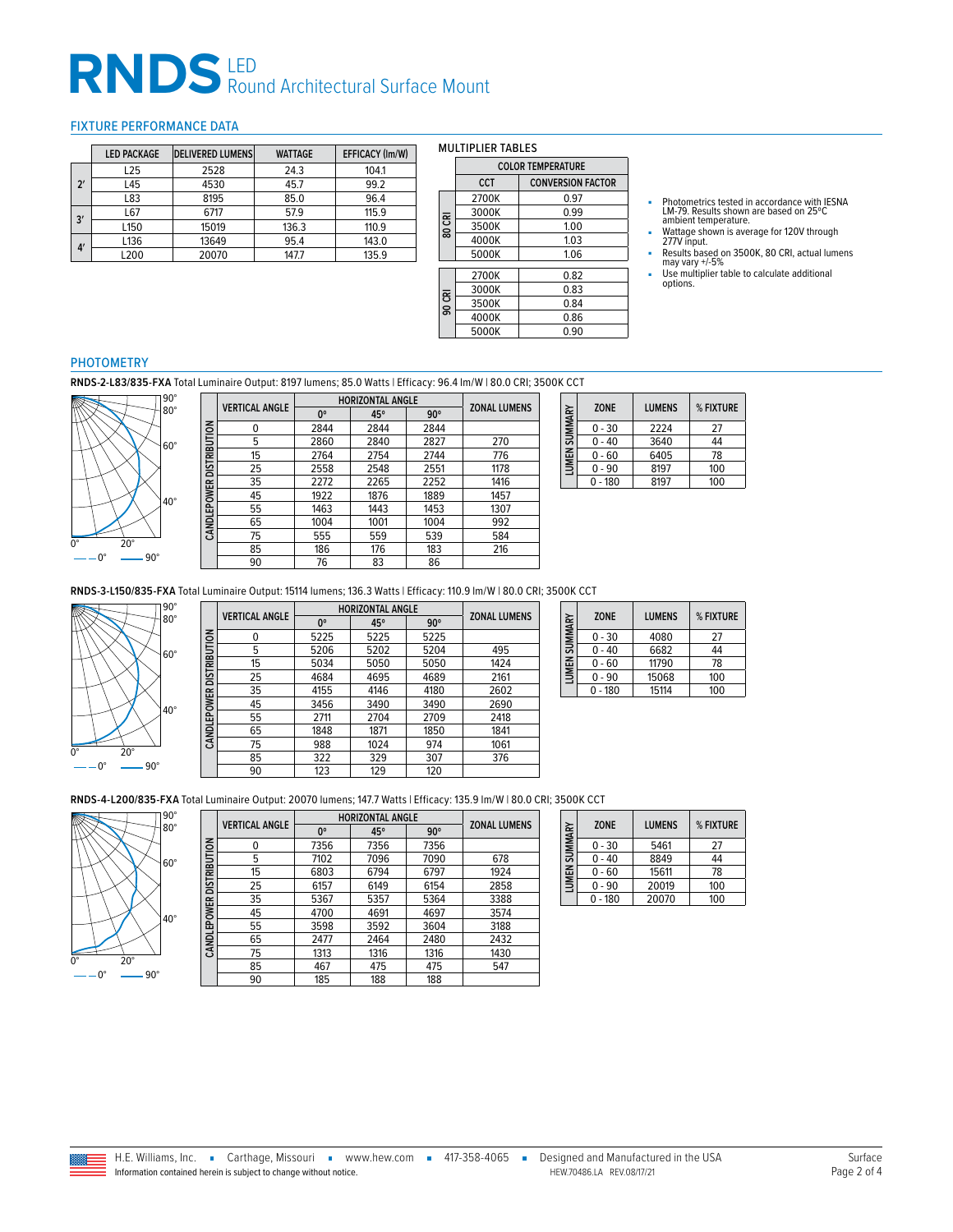# RNDS<sup>LED</sup> Round Architectural Surface Mount

#### CROSS SECTION



| <b>FIXTURF SIZE</b> | A (DIA.)   |              |           |
|---------------------|------------|--------------|-----------|
|                     | ø26-3/16"  | $6-11/16''$  | $5-1/8''$ |
| ا2                  | ø36-11/16" | $7 - 3/16''$ | $5-1/8''$ |
| Δ'                  | ø48-11/16  | 7-11/16"     | $5-1/8''$ |

#### <span id="page-2-0"></span>MOUNTING DETAILS





3′ MOUNTING INFORMATION EM/10WRM DETAILS